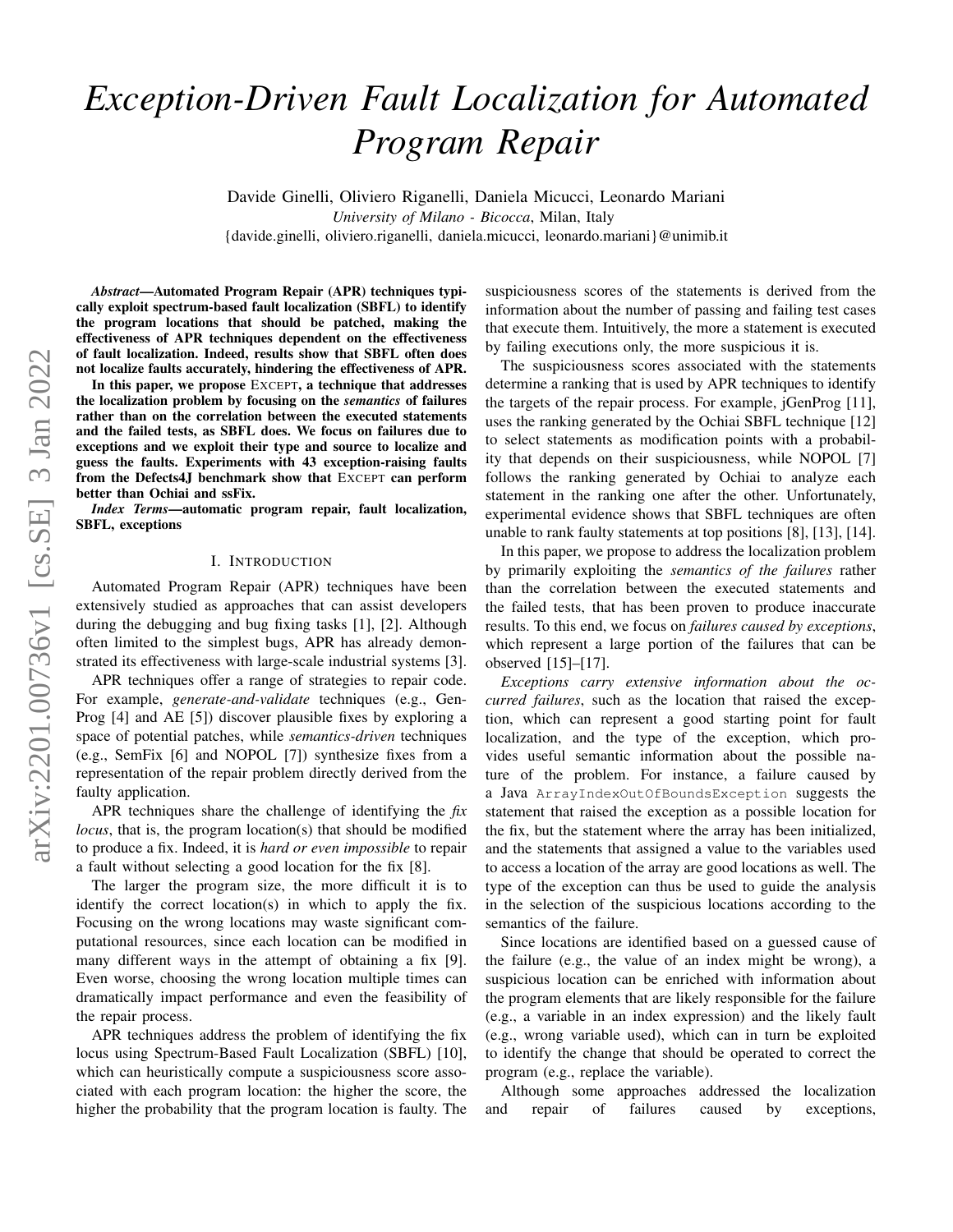NullPointerExceptions in particular [\[18\]](#page-9-16), [\[19\]](#page-9-17), they cannot generate ranked lists of statements that can be used by APR techniques, neither they considered enriching the localization with debugging information that can be useful to developers. The localization used in ssFix [\[20\]](#page-9-18) can exploit stack traces to improve rankings, but this is not sufficient to correctly localize several faults, as reported in our evaluation.

This paper presents EXCEPT, an exception-driven fault localization technique that can be used to support APR techniques. EXCEPT analyzes failures caused by exceptions and localizes faults by following the semantics of exceptions and their causes. In addition to producing an *ordered list of statements* that are reported as high-priority elements on top of ranked lists returned by SBFL techniques, EXCEPT enriches the identified items with information about the *individual expressions* that are likely faulty (e.g., a specific variable in an expression) and the *guessed faults* (e.g., wrong variable used), which can be used by APR techniques and developers to determine how to patch programs (e.g., replacing the variable).

In our empirical evaluation, EXCEPT outperformed both Ochiai [\[12\]](#page-9-11) and the localization used in ssFix [\[20\]](#page-9-18) for 43 exception-raising fault locations selected from the Defects4J benchmark [\[21\]](#page-9-19). Further, EXCEPT could correctly guess faults for multiple exception types.

In a nutshell, the main contributions of this paper are:

- EXCEPT, a fault localization technique that considers the semantics of exceptions to localize faults for APR, enriching the localization with information about the *expressions* likely responsible for the failures and the *guessed faults*,
- Empirical evidence of the effectiveness of the proposed strategy in comparison to Ochiai and ssFix.

This paper is organized as follows. Sections [II](#page-1-0) presents EXCEPT. Section [III](#page-3-0) describes the supported exceptions. Section [IV](#page-5-0) presents the empirical evaluation. Section [V](#page-8-0) discusses the related approaches. Section [VI](#page-9-20) provides final remarks.

#### II. EXCEPT

<span id="page-1-0"></span>As exemplified in Figure [1,](#page-2-0) EXCEPT returns a ranked list of *repair targets* starting from three inputs: a faulty program *p*, a test *t* that fails with an uncaught exception, and a list of suspicious statements *rankingSBFL* identified with an SBFL technique. A repair target reports the following information:

- a program *location*, which is a likely faulty program statement,
- an *expression* in the location, which represents a specific program element likely responsible of the fault,
- *guessed faults*, which associate the expression with specific guessed faults that may affect the expression,
- a *suspiciousness value*, which is a positive number that can be used to rank repair targets from the most likely to the least likely to be relevant for fixing the fault.

For example, a repair target may refer to an array variable (expression) in a statement with an array access (program location) as a likely faulty element, while suggesting that the array name is wrong (guessed fault), with a given suspiciousness

# <span id="page-1-1"></span>Algorithm 1 Description of EXCEPT.

|     | 1: <b>procedure</b> EXCEPT (p, t, rankingSBFL) |                                                                                            |
|-----|------------------------------------------------|--------------------------------------------------------------------------------------------|
| 2:  | Input                                          |                                                                                            |
| 3:  | p                                              | The faulty program                                                                         |
| 4:  | $\mathbf{f}$                                   | A test case that fails raising an exception                                                |
| 5:  |                                                | rankingSBFL The list of suspicious statements identified with a<br>SBFL technique          |
| 6:  | Output                                         |                                                                                            |
| 7:  |                                                | repairTargetsList: a list of repair target or null                                         |
| 8:  | // Step 1: Stack Trace Analysis                |                                                                                            |
| 9:  |                                                | $stackTrace = getExceptionStackTrace(p, t);$                                               |
| 10: |                                                | $exceptionType = getExceptionType(stateTrace);$                                            |
| 11: |                                                | relevantStatementsList = getRelevantStatementsList(stackTrace);                            |
| 12: | // Step 2: Ranking Generation                  |                                                                                            |
| 13: | repairTargetsList = $\emptyset$ ;              |                                                                                            |
| 14: | $relevantStmsAnalyzed = 0;$                    |                                                                                            |
| 15: |                                                | // Sub-step 2.1: Selection of suspicious locations                                         |
| 16: |                                                | for each relevantStatement $\in$ relevantStatementsList do                                 |
| 17: | if relevantStmsAnalyzed <                      |                                                                                            |
|     |                                                | exceptionType.maxRelevantStatementsToConsider then                                         |
| 18: |                                                | $relevantStrusAnalyzed = relevantStrusAnalyzed + 1;$                                       |
| 19: |                                                | $suspiciousLocations = selectSuspiciousLocations(p,$<br>relevantStatement, exceptionType); |
| 20: |                                                | $\text{/}$ Sub-step 2.2: Generation of repair targets                                      |
| 21: |                                                | for each susploc $\in$ suspicious Locations do                                             |
| 22: |                                                | $susp = computeSuspValue();$                                                               |
| 23: |                                                | repairTarget = generateRepairTarget (suspLoc,<br>exceptionType, susp);                     |
| 24: |                                                | repairTargetsList.add(repairTarget);                                                       |
| 25: | end for                                        |                                                                                            |
| 26: | end if                                         |                                                                                            |
| 27: | end for                                        |                                                                                            |
| 28: |                                                | // Sub-step 2.3: Merging of the rankings                                                   |
| 29: |                                                | repairTargestList.addTargetsFrom(rankingSBFL);                                             |
| 20. | notuun ronoirToroateLiett                      |                                                                                            |

r**eturn** repairTargetsList 31: end procedure

value. Or, it may identify the variable used as index of the array (expression) as the faulty element, suggesting that the value of the variable is wrong (guessed fault), with a given suspiciousness value.

EXCEPT adds the repair targets that derive from the knowledge of the exception raised by the failing test as high priority items in the initial ranked list produced by a SBFL technique. Repair targets and SBFL locations are merged together to obtain a comprehensive ranked list that can benefit from the joint contributions of two complemental approaches. Since the information about the faulty expression and the guessed fault derives from the knowledge of the exceptions, they are available only for the high priority targets added by EXCEPT, and are not available for the elements in the initial ranked list produced by SBFL.

EXCEPT works in two main steps:

- *Stack Trace Analysis*, which analyzes the stack trace of the exception to identify the *type of the exception* and the *relevant statements* that occur in the stack trace;
- *Ranking Generation*, which identifies the *relevant expressions* that may have caused the exception, traces them back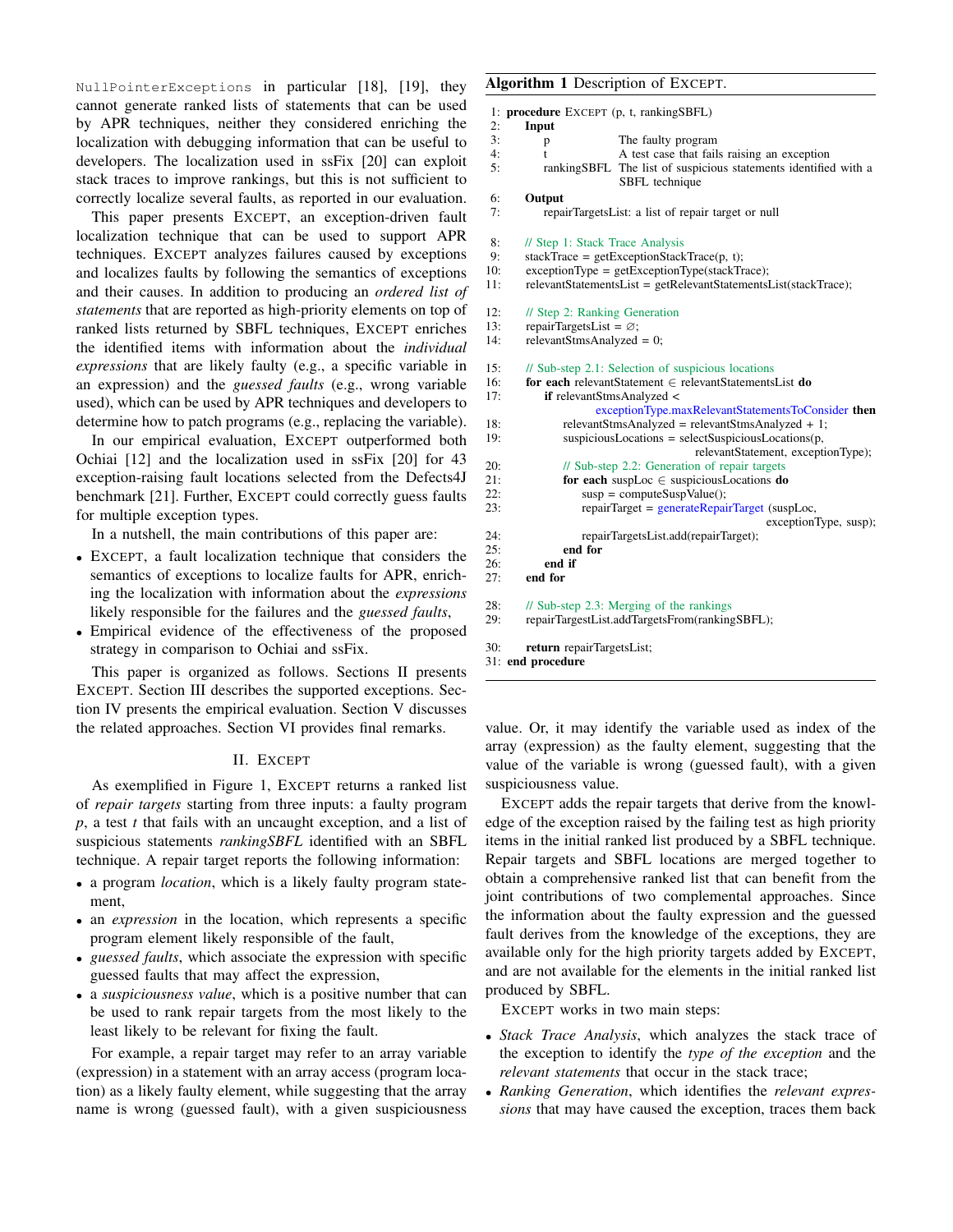<span id="page-2-0"></span>

Fig. 1: Except applied to the program in Listing [1.](#page-4-0)

to the *suspicious locations* that might have affected the values of the relevant expressions, and creates a *ranked list of repair targets* from the suspicious locations and the input SBFL ranking.

Figure [1](#page-2-0) shows the elements that are incrementally identified by EXCEPT to finally generate the ranking, when applied to the faulty program in Listing [1,](#page-4-0) which throws an ArrayIndexOutOfBoundsException. [Algorithm 1](#page-1-1) and [Algorithm 2](#page-2-1) detail how EXCEPT works with pseudocode. The blue constant and the blue functions depend on the type of the exception and are described in details in Section [III](#page-3-0) for the supported exceptions.

#### *A. Stack Trace Analysis*

Stack trace analysis (lines [9-11](#page-1-1) of [Algorithm 1\)](#page-1-1) extracts two key data from the stack trace associated with an exception: the *exception type* and the *relevant statements*.

The exception type is explicitly reported in the stack trace and can be trivially retrieved.

EXCEPT identifies as relevant statements that might have contributed to the exception every program statement explicitly reported in the exception stack trace, that is, every location that appears in the context of the statement that raised the exception. Since the fault is assumed to be in the program, EXCEPT discards the statements that do not refer to the program under analysis, but rather refer to external libraries, JDK classes, test frameworks (e.g., JUnit [\[22\]](#page-9-21) or Mockito [\[23\]](#page-9-22)), and test cases. For each unfiltered statement, EXCEPT creates a *relevant statement* which includes the *line number* of the statement, the *Java class* to which it belongs to, the *method* that executes it, and the *file name* containing the statement. This is done by function getRelevantStatementsList invoked at line [11](#page-1-1) of [Algorithm 1.](#page-1-1)

The list of relevant statements is ordered according to their position in the stack trace, starting from the one closest to the statement that generates the exception under analysis.

#### <span id="page-2-1"></span>Algorithm 2 Description of selectSuspiciousLocations.

1: **procedure** selectSuspiciousLocations(p, stp, et)<br>2: **Input** 

- 2: Input<br> $\frac{3!}{2}$  Input
- p The faulty program
- 4: stp A Stack Trace Poi<br>5: et The type of the ex-
	- 5: et The type of the exception

# 6: **Output**<br>7:  $S^{3}$

- suspiciousLocations: a set of suspicious locations
- 8: relevantExpressions =  $selectRelevantExpressions(p, stp, et);$

```
9: suspiciousLocations = \varnothing;
```

```
10: for each re ∈ relevantExpressions do<br>11: suspiciousI ocationsForRe = \frac{6}{10}
```
- $suspiciousLocationsForRe = find SuspiciousLocations(p, re, et);$
- 12: suspiciousLocations.add(suspiciousLocationsForRe);<br>13: **end for**

```
end for
```
- 14: return suspiciousLocations;
- 15: end procedure

#### *B. Ranking Generation*

The generation of the ranking (lines [13-29](#page-1-1) in [Algorithm 1\)](#page-1-1) implies *1)* analyzing the relevant statements to identify the suspicious program locations that might have caused the exception, *2)* generating the repair targets, and *3)* merging the identified repair targets with the initial SBFL ranking.

Selection of Suspicious Locations (lines [16-19](#page-1-1) in [Algo](#page-1-1)[rithm 1](#page-1-1) and [Algorithm 2\)](#page-2-1). The number of the analyzed relevant statements is bound to prevent that too many repair targets can be generated (line [17](#page-1-1) in [Algorithm 1\)](#page-1-1). In fact, adding many targets to the initial ranking generated by SBFL may hinder the effectiveness of APR techniques, since they would have to consider too many highly suspicious program locations. On the contrary, EXCEPT aims to add a *small and focused* set of high-priority repair targets that may help in directing repair algorithms on the right statements for the right reason.

In practice, the number of relevant statements to be con-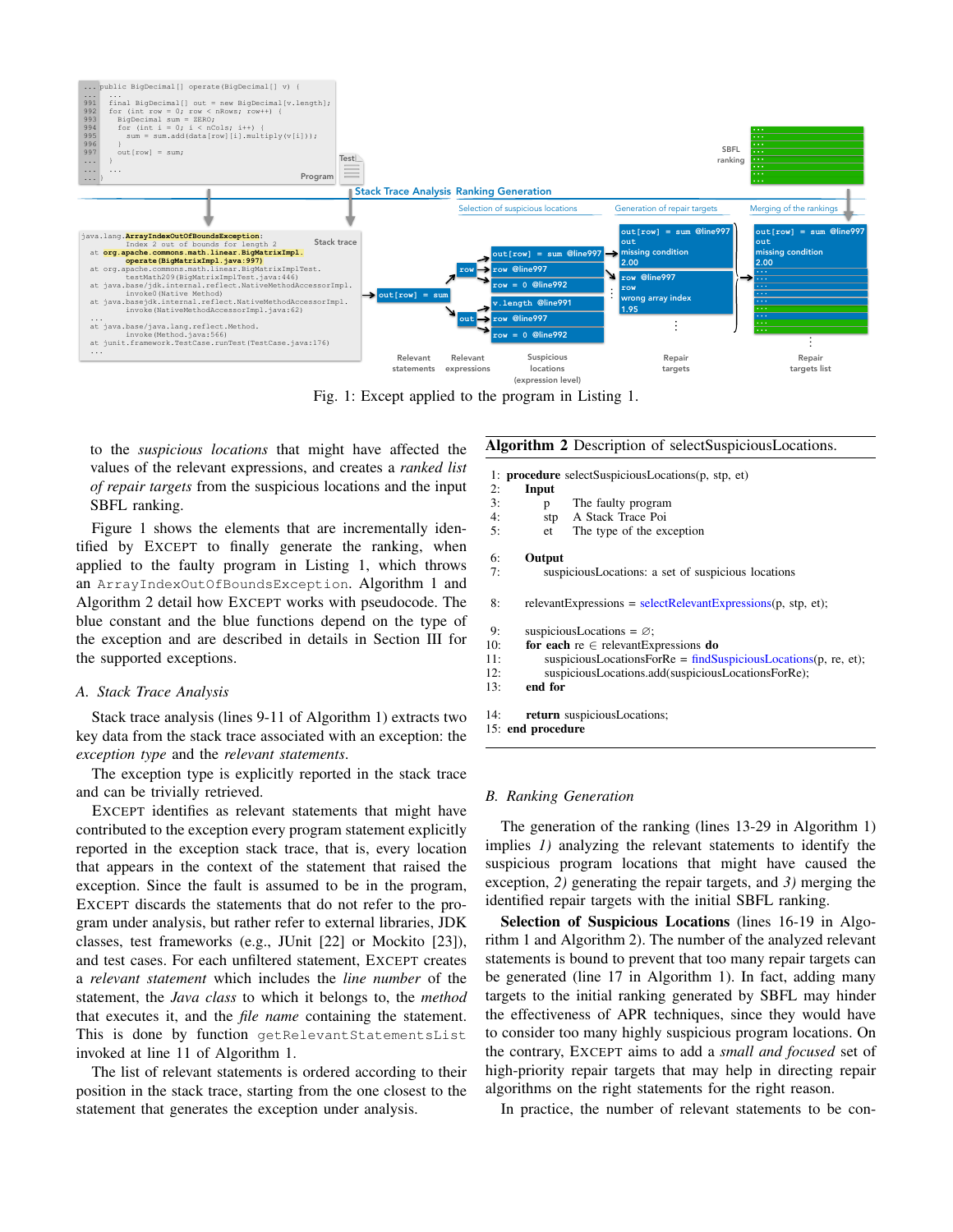sidered might be different based on the exception type. The bound could be small (e.g., 1) for some exceptions. For instance, in the case of ArrayIndexOfOutBoundsException, the statement that raises the exception includes the array variable and the index value that causes the exception and the analysis can be effectively driven by their values. The bound could be higher for other exceptions, such as the IllegalArgumentException, since the raised exception may strongly depend on the execution context, and considering multiple points derived from the stack trace of the exception might be beneficial (e.g., also considering the calling method).

The selection of the suspicious locations from a relevant statement is described in the selectSuspiciousLocations function presented in [Algorithm 2.](#page-2-1) The selection is driven by two key logical steps: the *selection of the relevant expressions* (line [8](#page-2-1) in [Algorithm 2\)](#page-2-1) and the *identification of the suspicious locations* (line [11](#page-2-1) in [Algorithm 2\)](#page-2-1).

When a relevant statement is analyzed, EXCEPT first narrows down the analysis to the specific expressions that might be responsible for the exception, ignoring the rest of the statement. For example, if a statement raises an ArrayIndexOutOfBoundsException, EXCEPT would select the expression used to access the array and the expression that identifies the array as relevant expressions for the analysis, as shown in Figure [1.](#page-2-0) Since this step of the analysis depends on the semantics of the exception, it is described in details for each supported exception in Section [III.](#page-3-0)

Each expression relevant to the exception is used to identify the statements that might have caused the exceptional situation that finally resulted in the failure. For instance, if the relevant expressions are the array name and the array index, EXCEPT would select the code that defines the array and the code that defines the index as suspicious locations. This is done with a local data-flow analysis that depends on the relevant expression and the type of exception. The specific analysis for the supported exceptions is described in Section [III.](#page-3-0)

Generation of Repair Targets (lines [21-24](#page-1-1) of [Algo](#page-1-1)[rithm 1\)](#page-1-1). Every suspicious location is turned into a repair target by adding the guessed faults and a suspiciousness value. The guessed faults are annotations that specify why the expression could be faulty. For example, if the exception is ArrayIndexOutOfBoundsException and the selected expression defines the value of the size used to initialize the array, a guessed fault may assume the initial size of the array is wrong. Developers and APR techniques can exploit this annotation to change the program accordingly. Since the annotation depends on the type of the exception, we describe how faults are guessed for each exception type in Section [III.](#page-3-0)

The suspiciousness value assigned to the repair targets considers the fact that these targets must have higher priority compared to the top ranked items in the input SBFL ranking. Since the maximum suspiciousness in the input SBFL ranking is 1, EXCEPT assigns suspicious values that start from 2 to the identified repair targets. Since repair targets are generated by following the order of occurrence of the relevant statements, which are ordered based on their distance from the statement that raises the exception, EXCEPT prioritizes the repair targets accordingly, decreasing the suspiciousness value by 0.05 every time a target is added to the ranking. This gap is chosen to accomodate up to 20 high-priority repair targets before potentially reaching the elements in the input ranking.

Merging of the rankings (line [29](#page-1-1) of [Algorithm 1\)](#page-1-1). The last step requires merging the identified repair targets with the input ranked list. This is performed with two simple steps. First, the locations that are present both in the SBFL ranking and in the repair targets are removed, keeping only the location with the highest suspiciousness score. The additional information produced by EXCEPT (the expression and the guessed fault) are also preserved. Second, all the items are ordered according to their suspiciousness.

# III. SUPPORTED EXCEPTIONS

<span id="page-3-0"></span>To demonstrate EXCEPT, we defined the analysis for four types of exceptions: ArrayIndexOfOutBoundsException, StringIndexOutOfBoundsException, NullPointer-Exception, and IllegalArgumentException. We focused on some of the most popular types of exceptions based on faults contained in public benchmarks, such as Defect4J [\[21\]](#page-9-19), Bears [\[24\]](#page-9-23), and Repairnator [\[17\]](#page-9-15). Similar analyses can be added to support additional exceptions.

EXCEPT is equipped with simple and fast analyses based on data flow and bounded in scope to identify the likely fault locations. In particular, the analysis to determine the suspicious locations is bounded to the method that includes the relevant expression. Note that multiple relevant expressions in multiple methods can be selected, thus the analysis is not generally limited to the method that raises the exception. Moreover, the scope of the analysis always includes the definition of class variables, which may initialize variables with wrong values. Bounding the analysis is useful to generate a limited number of repair targets and complete the analysis quickly (in our experiments every case could be processed in few seconds).

In the following, we discuss and exemplify the elements that depend on the exceptions for the four supported exception types: maxRelevantStatementsToConsider specifies the number of relevant statements to consider, selectRelevantExpressions describes how the relevant expressions are determined, findSuspiciousLocations describes the analysis that selects the suspicious code locations, and generateRepairTarget indicates the guessed faults that are associated with the suspicious locations. The guessed fault consists of a label with known semantics (e.g., "wrong variable name") that is included in the repair target and that can be exploited by developers or APR techniques.

#### *A. ArrayIndexOfOutBoundsException*

**maxRelevantStatementsToConsider**. The analysis only considers the statement that raises the exception.

**selectRelevantExpressions**. EXCEPT looks for instances of the expression refArray[exprIndex] in the relevant statement, to select the occurrences of refArray and exprIndex as relevant expressions that might be wrong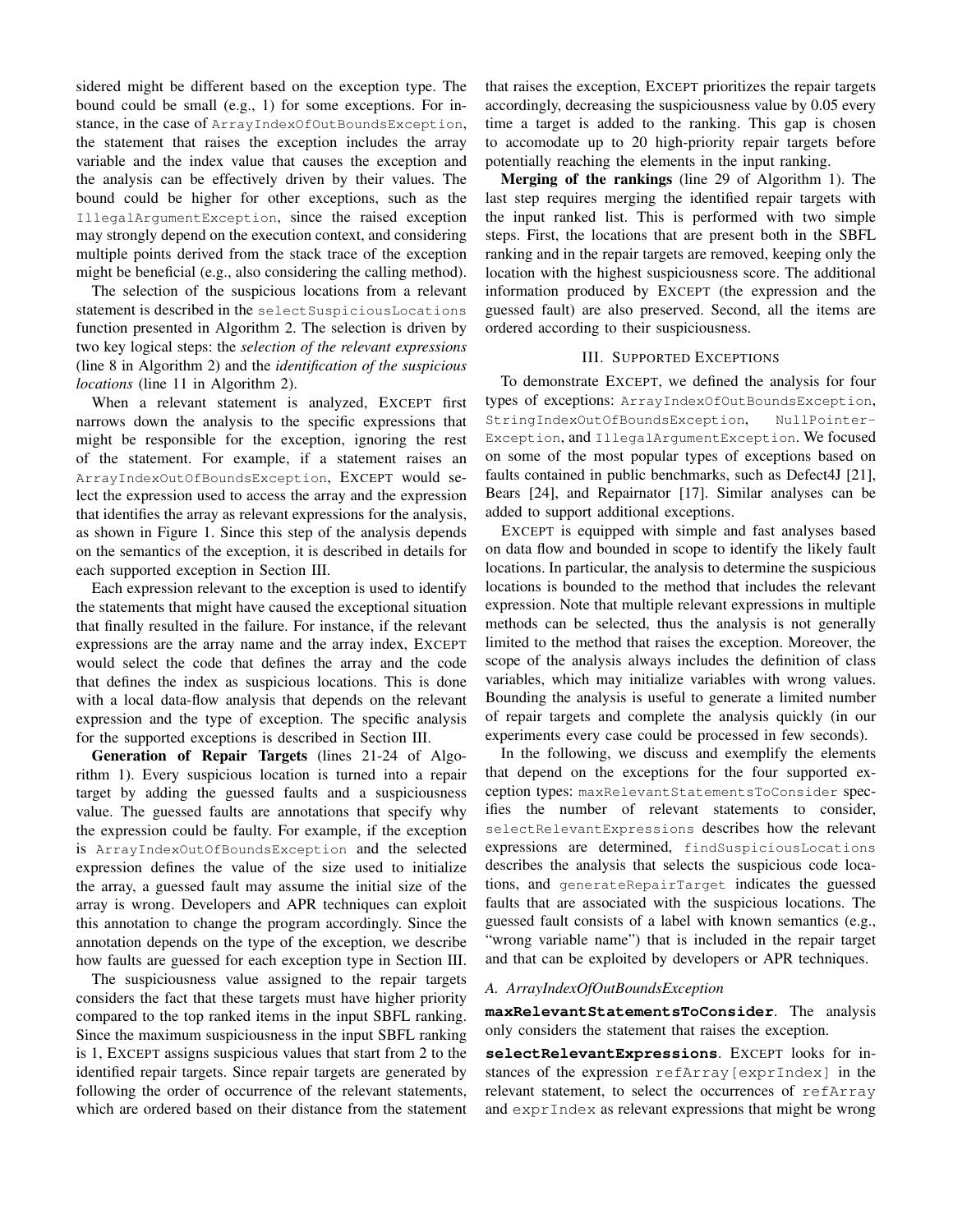<span id="page-4-1"></span>TABLE I: Analysis of ArrayIndexOutOfBoundsException.

| <b>Suspicious locations</b>                                           | <b>Guessed faults</b>                                    |  |  |
|-----------------------------------------------------------------------|----------------------------------------------------------|--|--|
| statement with refArray                                               | array variable is wrong<br>missing conditional statement |  |  |
| allocation of refArray                                                | wrong array initialization                               |  |  |
| definitions of the variables that deter-<br>mine the size of refArray | wrong variables values                                   |  |  |
| statement with exprIndex                                              | exprIndex is wrong                                       |  |  |
| <i>definitions of variables</i><br>used in<br>exprIndex               | wrong variables values                                   |  |  |

and thus cause the exception. In fact, the access to the array might fail because the wrong array is used or the wrong array location is selected.

**findSuspiciousLocations** and **generateRepair-Target**. When refArray is considered, EXCEPT runs a recursive backward bounded data-flow analysis to identify the locations in which refArray is allocated. If the array initialization statement uses other variables, the analysis process is iterated to determine the locations that assign a value to these variables. Also the location itself, where refArray is used, is returned as a suspicious location.

When exprIndex is considered, EXCEPT runs a backward bounded data-flow analysis to identify the locations that define the variables that occur in exprIndex. Also the location itself where exprIndex is used is returned as a suspicious location. Table [I](#page-4-1) lists the identified locations and the corresponding guessed faults.

<span id="page-4-0"></span>

|  | Listing 1: Example of ArrayIndexOutOfBoundsException. |  |
|--|-------------------------------------------------------|--|
|--|-------------------------------------------------------|--|

```
1 public BigDecimal[] operate(BigDecimal[] v) {
2 ...
3 final BigDecimal[] out = new BigDecimal[v.length];
4 for (int row = 0; row < nRows; row++) {
   BigDecimal sum = ZERO;
    for (int i = 0; i < nCols; i++) {
     sum = sum.add(data[row][i].multiply(v[i]));
8 }
9 out [row] = sum:
10 }
11 } /*** Source: Math 98 - Defects4J ***/
```
<span id="page-4-2"></span>Example. [Listing 1](#page-4-0) shows an excerpt of the Math 98 fault in Defects4J. The statement at line [9](#page-4-2) is the relevant statement, since it generates the ArrayIndexOutOfBoundsException. The variables out and row are selected as *relevant expressions*, which in turn generate 6 *suspicious locations* with the corresponding guessed fault: out might be the wrong array variable used at line [9;](#page-4-2) row might be the wrong index used at line [9;](#page-4-2) there might be a missing condition (e.g., it is necessary to add an if-statement that influences the access to array out); row might be assigned with the wrong value at line [4;](#page-4-3) the initialization of out at line [3](#page-4-4) might be wrong; the expression v.length used at line [3](#page-4-4) might be wrong. In this case, the correct fix consists in modifying the initialization of the array at line  $3$  by replacing the expression  $v$ . length with nRows, which is one of the guessed faults.

<span id="page-4-5"></span>TABLE II: Analysis of StringIndexOutOfBoundsException.

| <b>Suspicious locations</b>                                  | <b>Guessed faults</b>                                     |
|--------------------------------------------------------------|-----------------------------------------------------------|
| statement with stringVar                                     | String variable is wrong<br>missing conditional statement |
| definition of stringVar                                      | wrong value<br>missing conditional statement              |
| statement with exprIndex                                     | exprIndex is wrong                                        |
| definitions of vars used in exprIndex wrong variables values |                                                           |

#### *B. StringIndexOutOfBoundsException*

**maxRelevantStatementsToConsider**. The analysis only considers the statement that raises the exception.

**selectRelevantExpressions**. EXCEPT looks for instances of the expression string-Var.op(...exprIndex...) in the relevant statement, where stringVar is a String variable, op is a method that can return a StringIndexOutOfBoundsException, such as charAt(int index), and exprIndex is an Integer expression for accessing the string at a specific position.

EXCEPT selects the occurrences of stringVar, in case the wrong string is used, and exprIndex, in case the wrong index is used, as relevant expressions.

**findSuspiciousLocations** and **generateRepair-Target**. When either stringVar or exprIndex are considered, EXCEPT runs a backward data-flow analysis to identify the locations in which the variables included in these expressions are defined. Also the location where these variables are used is returned as a suspicious location. Table [II](#page-4-5) lists the identified locations and the guessed faults.

<span id="page-4-6"></span>Listing 2: Example of stringIndexOutOfBoundsException.

```
1 public static String abbreviate(String str, int lower,
       int upper, ...) {
2 ...
    if (upper == -1 upper > str.length())upper = str.length();
    5 if (upper < lower)
        upper = lower;
7 ...
    if (index == -1) {
        9 result.append(str.substring(0, upper));
10 . . .
1112 } /*** Source: Lang 45 - Defects4J ***/
```
<span id="page-4-7"></span>Example. [Listing 2](#page-4-6) shows an excerpt of the Lang 45 fault in Defects4J. The statement at line [9](#page-4-7) is the relevant statement, since it generates the StringIndexOutOfBoundsException. The analysis selects the expressions str, 0 and upper as *relevant expressions*, which in turn generate 8 *suspicious locations* with the corresponding guessed fault. For sake of space, we do not list all of them, but they include the actual fix, which consists of a missing condition.

#### *C. NullPointerException*

**maxRelevantStatementsToConsider**. The analysis considers both the statement that raises the exception and the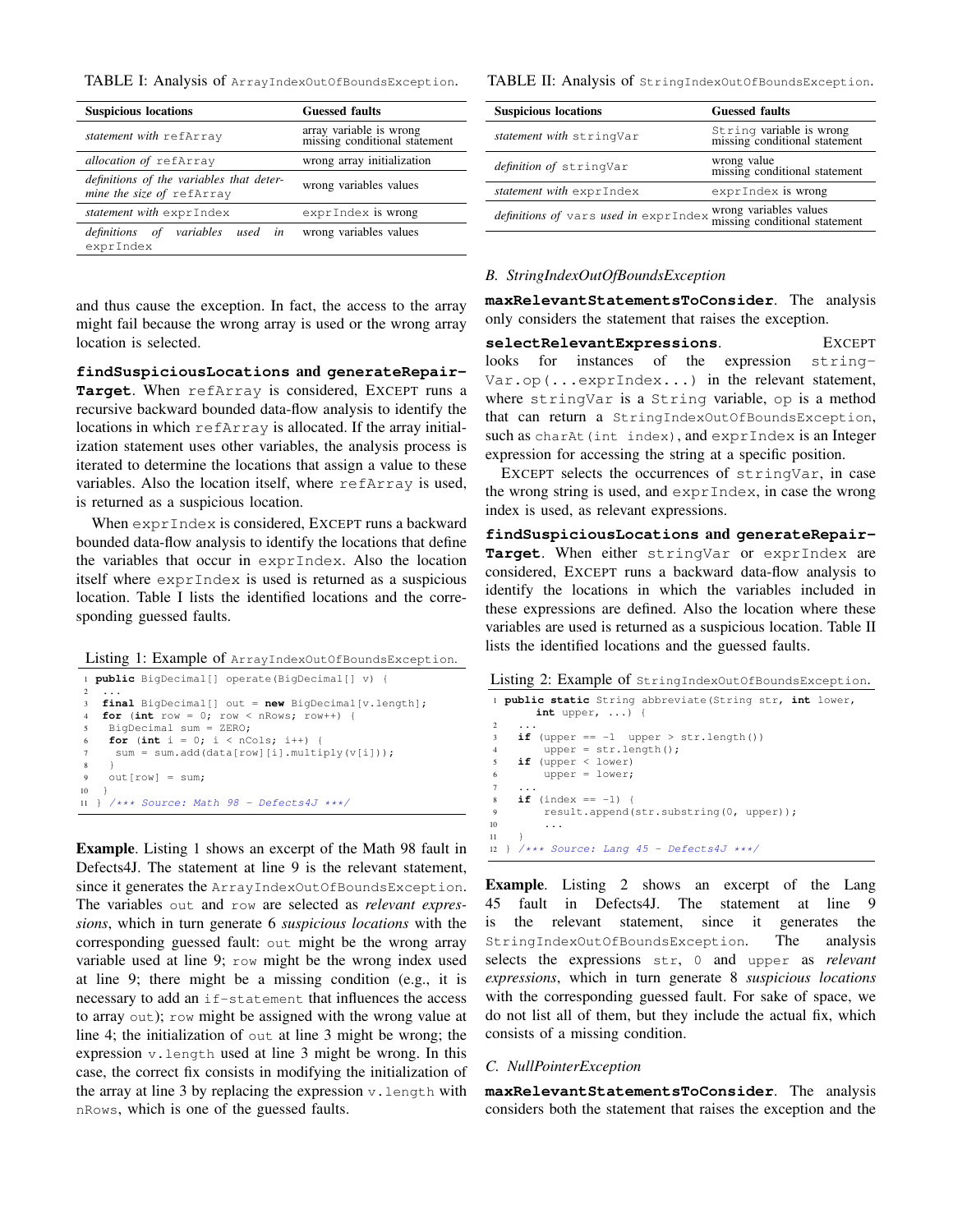<span id="page-5-1"></span>TABLE III: Analysis of NullPointerException.

| <b>Suspicious locations</b> | <b>Guessed faults</b>                              |
|-----------------------------|----------------------------------------------------|
| statement with obj          | variable is wrong<br>missing conditional statement |
| <i>definition of</i> obj    | wrong value<br>missing conditional statement       |
| calling site                | wrong variables                                    |

calling method to address the case of null values erroneously passed as parameters.

**selectRelevantExpressions**. EXCEPT looks for instances of the expression  $obj.op()$  in the first relevant statement, where  $obj$  is a non-primitive variable. EXCEPT selects the occurrences of  $\circ$ b i as relevant expressions that might be wrong and thus cause the exception. Finally, EXCEPT selects the non-primitive parameters used in the method call in the second relevant statement to account for null values generated by the caller.

**findSuspiciousLocations** and **generateRepair-**Target. When obj is considered, EXCEPT runs a backward bounded data-flow analysis to identify the locations where obj is defined. When the caller is analyzed, if the null variable is defined through the method call, the calling site is also identified as a suspicious location. The location itself where this variable is used is also returned as a suspicious location. Table [III](#page-5-1) lists the identified locations and the corresponding guessed faults.

Listing 3: Example of NullPointerException.

<span id="page-5-4"></span><span id="page-5-3"></span><span id="page-5-2"></span>

| $\mathbf{1}$   | public class XYPlot {                               |
|----------------|-----------------------------------------------------|
| $\mathfrak{D}$ |                                                     |
| 3              | <b>public</b> Range getDataRange (ValueAxis axis) { |
| $\overline{4}$ |                                                     |
|                | $XYItemRenderer r = getRendererForDatabase (d);$    |
| 6              |                                                     |
|                | Collection $c = r \cdot q$ etAnnotations();         |
| 8              |                                                     |
| 9              |                                                     |
| 10             | $\}$ /*** Source: Chart 4 - Defects4J ***/          |

Example. [Listing 3](#page-5-2) shows an excerpt of the Chart 4 fault included in Defects4J. The statement at line [7,](#page-5-3) since it generates the NullPointerException, is a relevant statement. The analysis selects the expression r as *relevant expression*, which in turn generates 3 *suspicious locations* with the corresponding guessed fault: the variable  $r$  at line [7](#page-5-3) might be wrong; the entire statement at line [7](#page-5-3) might have to be accessed only within a conditional statement; and the method getRendererForDataset() used to assign a value to the variable  $r$  at line [5](#page-5-4) might be wrong. The actual fix consists of adding the conditional statement.

### *D. IllegalArgumentException*

**maxRelevantStatementsToConsider**. EXCEPT considers both the statement that raises the exception and the caller statement of the method that raises the exception as relevant statements for the analysis.

**selectRelevantExpressions**. EXCEPT looks for one or more instances of the expression  $op(\ldots exprPar...)$ 

<span id="page-5-5"></span>TABLE IV: Analysis of IllegalArgumentException.

| <b>Suspicious locations</b>        | <b>Guessed faults</b>                   |  |  |
|------------------------------------|-----------------------------------------|--|--|
| exprPar used as parameter          | wrong parameter<br>wrong method invoked |  |  |
| definition of variables in exprPar | wrong value                             |  |  |

in the relevant statements. The expression represents any method call with at least one parameter. If the invocation is found in the first relevant statement, the second relevant statement is skipped. Otherwise, (e.g., the first relevant statement throws the exception instead of invoking a method), the second relevant statement is also searched for the same pattern.

EXCEPT selects the occurrences of exprPar as relevant expressions that might be wrong, thus causing the exception.

**findSuspiciousLocations** and **generateRepair-Target**. When exprPar is considered, EXCEPT runs a backward bounded data-flow analysis to identify the locations where the variables used in exprPar are defined. Table [IV](#page-5-5) lists the identified locations and the guessed faults.

<span id="page-5-6"></span>Listing 4: Example of IllegalArgumentException.

<span id="page-5-8"></span>

| $\mathbf{1}$   | public class TimeSeries {                               |  |  |  |  |
|----------------|---------------------------------------------------------|--|--|--|--|
| 2              |                                                         |  |  |  |  |
| 3              | <b>public</b> Object clone() {                          |  |  |  |  |
| $\overline{4}$ | Object clone = createCopy(0, qetItemCount() - 1);       |  |  |  |  |
| 5              | return clone;                                           |  |  |  |  |
| -6             |                                                         |  |  |  |  |
| 8              | <b>public</b> TimeSeries createCopy(int start, int end) |  |  |  |  |
|                | throws $\ldots$ {                                       |  |  |  |  |
| 9              | if (start $\langle 0 \rangle$                           |  |  |  |  |
| 10             | throw new IllegalArgumentException("");                 |  |  |  |  |
| 11             | $if$ (end < start)                                      |  |  |  |  |
| 12             | throw new IllegalArgumentException("");                 |  |  |  |  |
| 13             | .                                                       |  |  |  |  |
| 14             |                                                         |  |  |  |  |
|                | $15$ } $/***$ Source: Chart 17 - Defects4J ***/         |  |  |  |  |

<span id="page-5-7"></span>Example. [Listing 4](#page-5-6) shows an excerpt of the Chart 17 fault in Defect4J. The statement at line [12](#page-5-7) raises an IllegalArgumentException if the value of the second parameter of method createCopy is less than the first one. The corresponding relevant locations are the statements at lines [12](#page-5-7) and [4.](#page-5-8) The former statement does not contribute to the analysis since it does not include the actual invocation, while the latter does. The suspicious locations derived from the latter statement are four: the invocation of method createCopy(int, int); the integer 0; the expression getItemCount() - 1; and the call to  $q$ etItemCount(). The fix requires changing the expression getItemCount() - 1 at line [4.](#page-5-8)

#### IV. EMPIRICAL EVALUATION

<span id="page-5-0"></span>The empirical evaluation aims to answer three research questions.

RQ1 What is the fault localization effectiveness of Except? This research question investigates the fault-localization effectiveness of EXCEPT for different types of exceptions in comparison to state of the art solutions.

RQ2 How does Except affect the capability of modifying the faulty statements of APR techniques that use SBFL?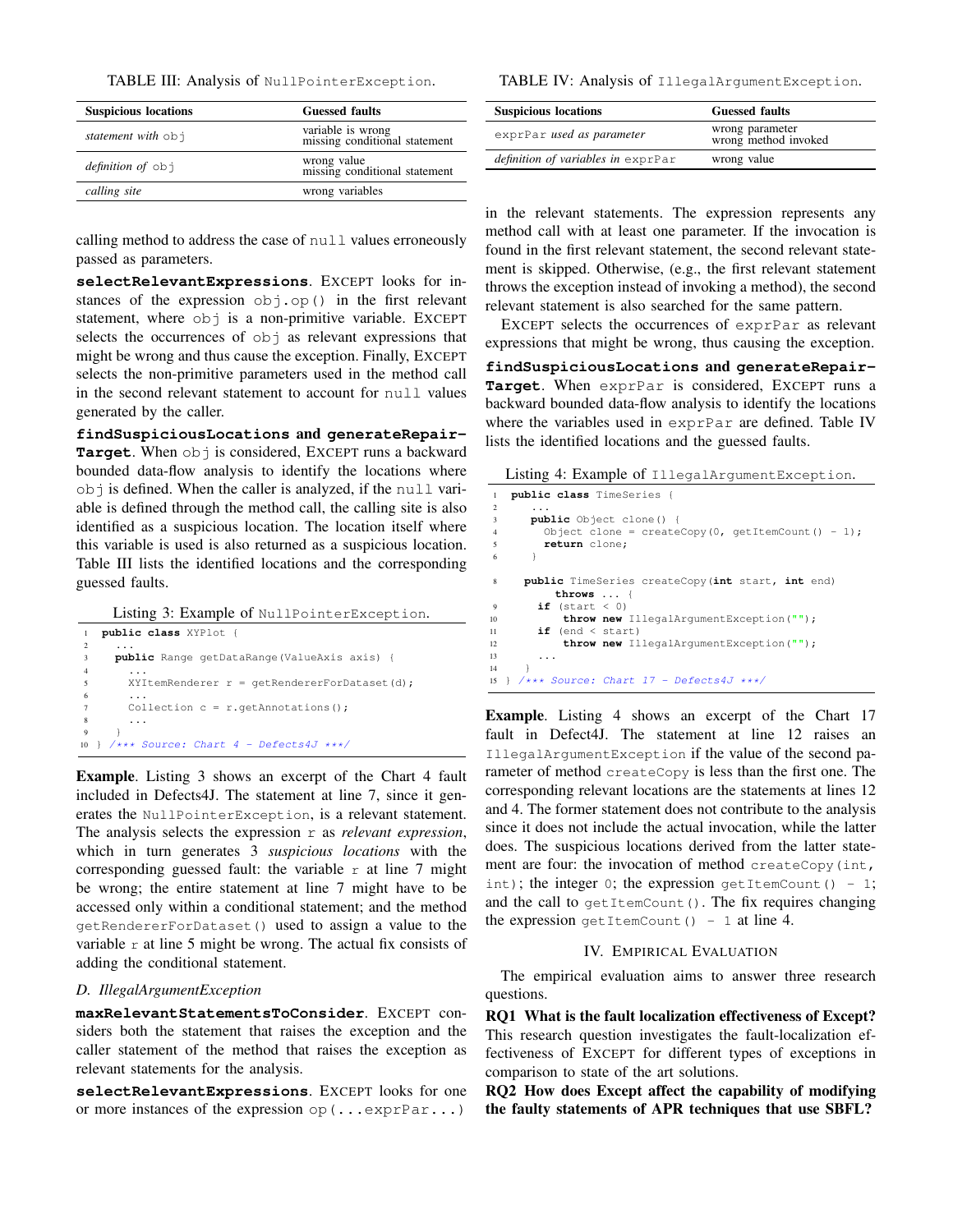This research question investigates how using the ranking produced by EXCEPT affects the capability of program repair techniques to modify the right statement every time the generation of a patched program is attempted.

#### RQ3 What is the accuracy of the guessed fault?

This research question investigates how accurately EXCEPT can guess the fault that generated an exception.

# *A. Empirical Setup*

In the evaluation, we used faults from the Defects4J benchmark v1.5 [\[21\]](#page-9-19), a dataset of real-world bugs and fixes from 5 open-source Java projects (JFreeChart, Closure Compiler, Commons Math, Joda-Time, and Commons Lang) commonly used in program repair studies [\[20\]](#page-9-18), [\[25\]](#page-9-24), [\[26\]](#page-9-25).

We initially selected every bug that fails with a test that raises an uncaught exception. The four most frequent exception types raised by these bugs match with the classes of exceptions supported by EXCEPT: NullPointerException (17 faults), IllegalArgumentException (15 faults), ArrayIndexOutOfBoundsException (10 faults), String-IndexOutOfBoundsException (7 faults). Out of these 49 faults, we discarded the faults that require changing multiple non-contiguous code locations without having a same number of failing tests because they could not be properly addressed by localization techniques. For instance, we keep faults that require changing 2 locations if there are 2 failing tests that can be used to localize these changes, but we discard the same fault if only one failing test case is available. We ended up with 33 faults and 43 fault locations to be localized. [Table V](#page-6-0) column *Bug ID* reports the id of the selected faults, organized by exception type. In case a fault requires changing multiple locations, the table reports multiple rows for the same Bug ID.

To answer RQ1 and RQ2, we considered two competing approaches: the Ochiai SBFL technique [\[12\]](#page-9-11), which is the most used fault localization technique in program repair [\[8\]](#page-9-7), and the localization strategy used in ssFix [\[20\]](#page-9-18) (hereafter referred as *ssFix*), which exploits the entries in the stack trace as top items of the ranking. Differently from EXCEPT, ssFix does not analyze the target program to extract the relevant expressions, thus missing to select the suspicious program locations that are not in the stack trace.

To precisely measure the improvement that EXCEPT and ssFix can introduce over an existing ranking, we used the ranking generated by Ochiai as input ranking for both EXCEPT and ssFix. We used the test cases available with the programs to compute the ranking with Ochiai. Our tool, which uses Spoon [\[27\]](#page-9-26) for static program analysis, and experimental material are available at [https://gitlab.com/qrs2021/except.](https://gitlab.com/qrs2021/except)

### *B. What is the fault localization effectiveness of* EXCEPT*?*

In this research question, we compare the fault localization effectiveness of Ochiai, ssFix, and EXCEPT. We considered the location modified by developers as the correct fault location to be identified. If new code is added, the location next to the added code is considered as the correct one. The metric that we used to compare the approaches is the *position* of

TABLE V: Effectiveness results.

<span id="page-6-0"></span>

|                                          | <b>Position</b>                         |                                  | Probability $(\%)$                  |                              | Additional                   |                              |
|------------------------------------------|-----------------------------------------|----------------------------------|-------------------------------------|------------------------------|------------------------------|------------------------------|
| <b>Bug ID</b>                            | Ochiai                                  | ssFix                            | <b>EXCEPT</b>                       | Ochiai                       | <b>EXCEPT</b>                | Info                         |
|                                          | ArrayIndexOutOfBoundsException (AIOOBE) |                                  |                                     |                              |                              |                              |
| Lang 12                                  | 6.50<br>6.50                            | 7.50<br>7.50                     | 6.50<br>6.50                        | 6.61<br>6.61                 | 5.57<br>5.57                 | None<br>None                 |
| Lang 61                                  | 20.00                                   | 21.00                            | 21.00                               | 2.57                         | 2.31                         | None                         |
| Math 3                                   | 9.50                                    | 10.00                            | 2.00                                | 5.58                         | 17.65                        | Only Target                  |
| Math 98                                  | 10.00<br>10.00                          | 10.50                            | 2.00<br>2.00                        | $\frac{3.19}{3.19}$          | 10.43<br>10.43               | Both<br>Both                 |
| Mockito 34                               | 52.00                                   | 52.00                            | 53.00                               | 0.30                         | 0.26                         | Both                         |
| StringIndexOutOfBoundsException (SIOOBE) |                                         |                                  |                                     |                              |                              |                              |
| Lang 6                                   | 118.50                                  | 2.00                             | 1.00                                | 0.54                         | 7.15                         | Both                         |
| Lang 44                                  | 90.50                                   | 90.50                            | 94.00                               | $_{0.81}$                    | 0.65                         | None                         |
| Lang 45                                  | 11.50                                   | 11.50                            | 13.00                               | 1.22                         | 1.04                         | Only Guess                   |
| Lang 51                                  |                                         |                                  | ÷,                                  | 0.00                         | $_{0.00}$                    |                              |
| Lang 59                                  | 3.50                                    | 1.00                             | 1.00                                | 14.61                        | 14.85                        | Both                         |
| Math 101                                 | 9.00                                    | 1.00                             | 1.00                                | 1.89                         | 8.68                         | Both                         |
| NullPointerException (NPE)               |                                         |                                  |                                     |                              |                              |                              |
| Chart 4                                  | 53.00                                   | 2.50                             | 1.00                                | 0.12                         | 0.45                         | Both                         |
| Chart 14                                 | 17.50<br>17.50<br>17.50<br>17.50        | 19.50<br>19.50<br>19.50<br>19.50 | 1.00<br>$\frac{1.00}{1.00}$<br>1.00 | 0.66<br>0.66<br>0.66<br>0.66 | 2.18<br>2.18<br>2.18<br>2.18 | Both<br>Both<br>Both<br>Both |
| Closure 2                                | 6.00                                    | 5.00                             | 1.00                                | 0.33                         | 2.63                         | Both                         |
| Lang 20                                  | 23.50<br>8.00                           | 23.50<br>11.00                   | $_{\rm 1.00}$<br>1.00               | $\frac{2.43}{3.47}$          | 9.86<br>12.17                | Both<br>Both                 |
| Lang 33                                  | 4.50                                    | 1.00                             | 1.00                                | 7.96                         | 13.74                        | Both                         |
| Lang 39                                  | 27.50                                   | 1.50                             | $_{1.00}$                           | 1.92                         | 5.14                         | Both                         |
| Lang 47                                  | 82.50<br>86.50                          | 1.00<br>1.00                     | $1.00\,$<br>1.00                    | $0.86$<br>$0.74$             | $6.78$<br>$6.78$             | Both<br>Both                 |
| Lang 57                                  | 3.50                                    | 1.00                             | 1.00                                | 13.46                        | 18.05                        | <b>B</b> oth                 |
| Math 4                                   | 4.50<br>4.50                            | 2.00<br>1.50                     | 3.00<br>8.50                        | $_{0.82}$<br>0.82            | 32.48<br>3.51                | Only Target<br>None          |
| Mockito 18                               | 644.00                                  | 644.00                           | 644.00                              | $_{0.11}$                    | 0.11                         | None                         |
| Mockito 35                               | 1.00<br>33.00<br>5.00                   | 1.00<br>33.00<br>5.00            | 1,00<br>33.00<br>5.00               | $0.83$<br>$0.31$<br>0.69     | 0.83<br>0.31<br>0.69         | None<br>None<br>None         |
| Mockito 36                               | 4.00                                    | 1.00                             | 1.00                                | 0.93                         | 5.79                         | Both                         |
| Mockito 38                               | 1.50                                    | 1.50                             | 1.00                                | 0.86                         | 5.87                         | Both                         |
| Math 70                                  | 1.00                                    | 2.00                             | 3.00                                | 14.04                        | 9.03                         | None                         |
| IllegalArgumentException (IAE)           |                                         |                                  |                                     |                              |                              |                              |
| Chart 9                                  | 13.50                                   | 14.50                            | 16.50                               | 1.50                         | 1.21                         | None                         |
| Chart 13                                 | 52.50                                   | 3.50                             | 1.00                                | 0.74                         | 1.46                         | Both                         |
| Chart 17                                 | 5.00                                    | 1.50                             | 1.00                                | 2.38                         | 7.59                         | Only Target                  |
| Chart 24                                 | 5.50                                    | 6.00                             | 5.50                                | 7.36                         | 7.36                         | None                         |
| Closure 19                               |                                         |                                  |                                     | 0.00                         | 0.00                         |                              |
| Lang 5                                   | 38.00                                   | 38.00                            | 38.00                               | 1.22                         | 1.22                         | None                         |
| Lang 54                                  | 82.50                                   | 82.50                            | 82.50                               | 0.86                         | 0.86                         | None                         |
| Time 27                                  | 2,636.00                                | 2,638.00                         | 2,636.00                            | 0.0037                       | 0.0036                       | None                         |

the faulty statement in the ranking. If the faulty statement has the same suspiciousness of other statements, we consider its average position, as done in other studies.

[Table V](#page-6-0) column *Position* reports the ranking of the faulty statement for Ochiai, ssFix, and EXCEPT. When a technique outperforms another, we highlight the cell with light grey.

In the case of ArrayIndexOutOfBoundsException, EX-CEPT ranked the faulty statement better than competing approaches three times. Ochiai performed better than others once (Lang 61), while ssFix was never the best approach. Interestingly, while Ochiai introduced a marginal improvement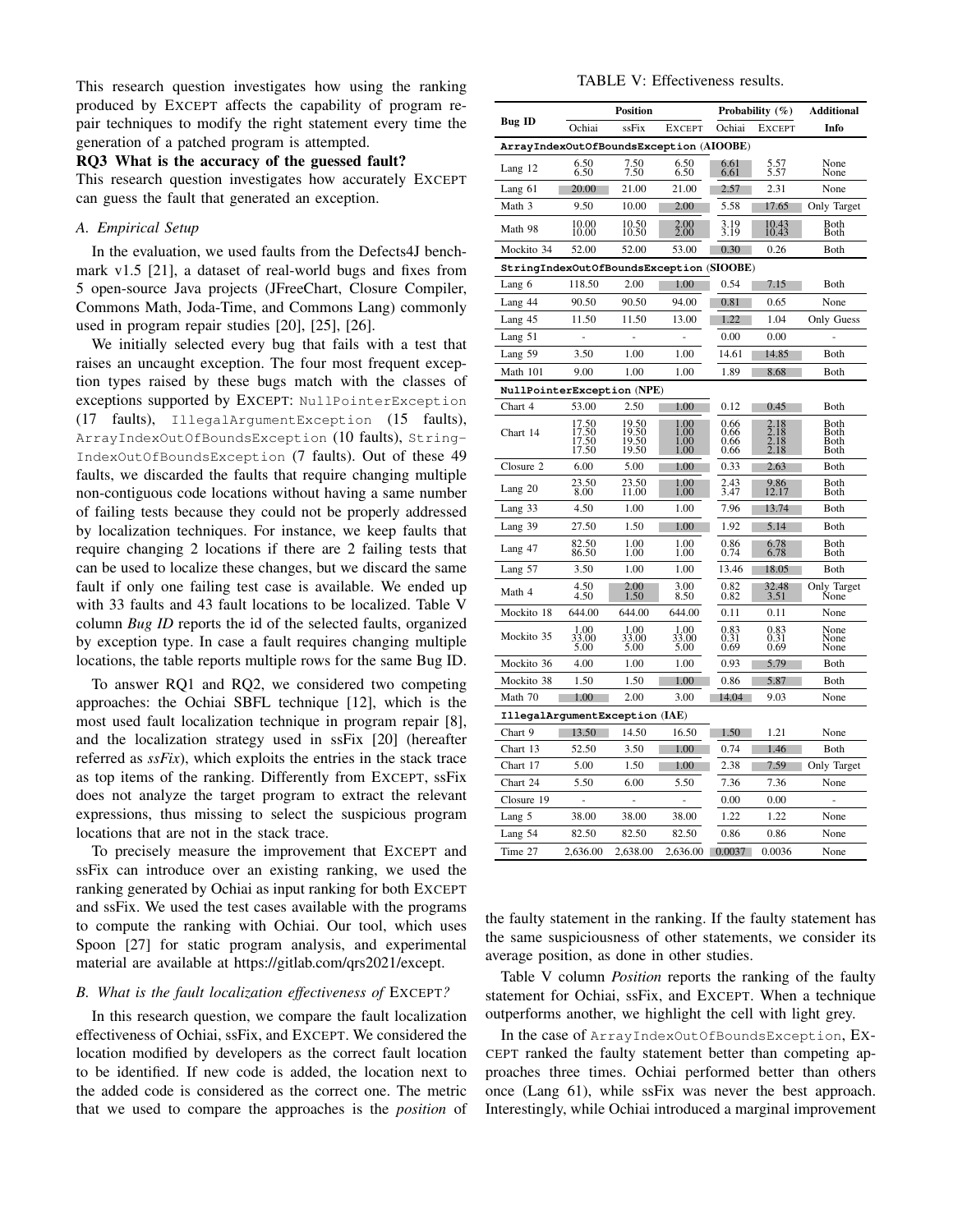for Lang 61, EXCEPT significantly improved the ranking, moving to the second position faulty statements that were below the ninth position in the initial ranking.

In the case of StringIndexOutOfBoundsException, EXCEPT ranked the faulty statement better than competing approaches once, while there was not a single winning approach in the rest of the cases. In two cases, Ochiai and ssFix performed better than EXCEPT, although with a marginal improvement on the raking. On the contrary, EXCEPT significantly improved the Ochiai ranking in two cases. For this class of exceptions, ssFix and EXCEPT performed similarly. In one case, (Lang 51), none of the approaches could locate the correct statement.

In the case of NullPointerException, EXCEPT performed significantly better than both Ochiai and ssFix both in the number of cases (10 cases) and the magnitude of the improvement. Vice versa, Ochiai and ssFix performed better than the other approaches in 1 and 2 cases, respectively, with marginal improvement in the ranking compared to EXCEPT.

Finally, in the case of IllegalArgumentException, EX-CEPT obtained the best result in 2 cases, while Ochiai obtained the best result in 1 case, and ssFix never obtained the best result. Again, EXCEPT obtained a significative relative improvement over Ochiai, while the improvement of Ochiai over EXCEPT was marginal. Also in this case, one fault related to the addition of new code was impossible to localize.

Overall, it is noticeable how EXCEPT managed to rank well a number of faults compared to Ochiai and ssFix, with ssFix performing better than Ochiai but worse than EXCEPT.

# *C. How does* EXCEPT *affect the capability of modifying the faulty statements of APR techniques that use SBFL?*

To answer RQ2, we consider how APR techniques use the rankings returned by SBFL techniques. There are two main possible models: *probabilistic* and *one-by-one*.

In the probabilistic model, APR techniques assign to each statement a probability to be selected for mutation that is proportional to its suspiciousness and the suspiciousness of the rest of the statements in the ranking:

$$
prob(s) = \frac{susp(s)}{\sum_{s_i \in ranking} susp(s_i)} \tag{1}
$$

where s is a statement in the ranking and ranking is the considered ranking. The higher the probability of selecting the faulty statement is, the more likely the APR technique shall modify the right code location to fix the fault. Examples of APR techniques that use this probabilistic schema to iteratively identify the statement to be modified are jGenProg [\[11\]](#page-9-10), jMutRepair [\[28\]](#page-9-27), DeepRepair [\[29\]](#page-9-28), and Cardumen [\[30\]](#page-9-29).

In the one-by-one model, APR techniques consider the statements in the same order they occur in the ranking from the most suspicious to the least suspicious. The lower the position value of the faulty statement in the ranking is, the sooner the APR technique will modify the right code location to fix the fault. Example of APR techniques that use this systematic schema to iteratively identify the statement to be modified are NOPOL [\[7\]](#page-9-6), AE [\[5\]](#page-9-4), and jKali [\[28\]](#page-9-27).

Statements selection: Probabilistic (Except vs Ochiai)

<span id="page-7-0"></span>

Fig. 2: Comparison between Except and Ochiai according to the *probabilistic* usage of the ranking.

<span id="page-7-1"></span>

Fig. 3: Comparison between Except, ssFix, and Ochiai according to the *one-by-one* usage of the ranking.

To assess the impact of the rankings generated by EXCEPT, ssFix, and Ochiai in the context of APR, we computed the metrics  $prob(s)$  and  $position(s)$  for all the faulty statements s considered in our study. Since ssFix does not assign a probability to the statements moved at the top of the ranking, we could only assess the rankings produced by ssFix with the *position* metric. The analytical values of these metrics are reported in the columns *Position* and *Probability* of Table [V.](#page-6-0)

Figure [2](#page-7-0) visually shows the results obtained by considering the probabilistic selection schema, distinguishing per exception type and overall across all the exceptions. Probability values increase significantly with EXCEPT. In fact, the median, third quartile, and maximum obtained with EXCEPT are 3.51%, 8.14%, and 32.48% respectively, while the median, third quartile, and maximum obtained with Ochiai are 0.86%,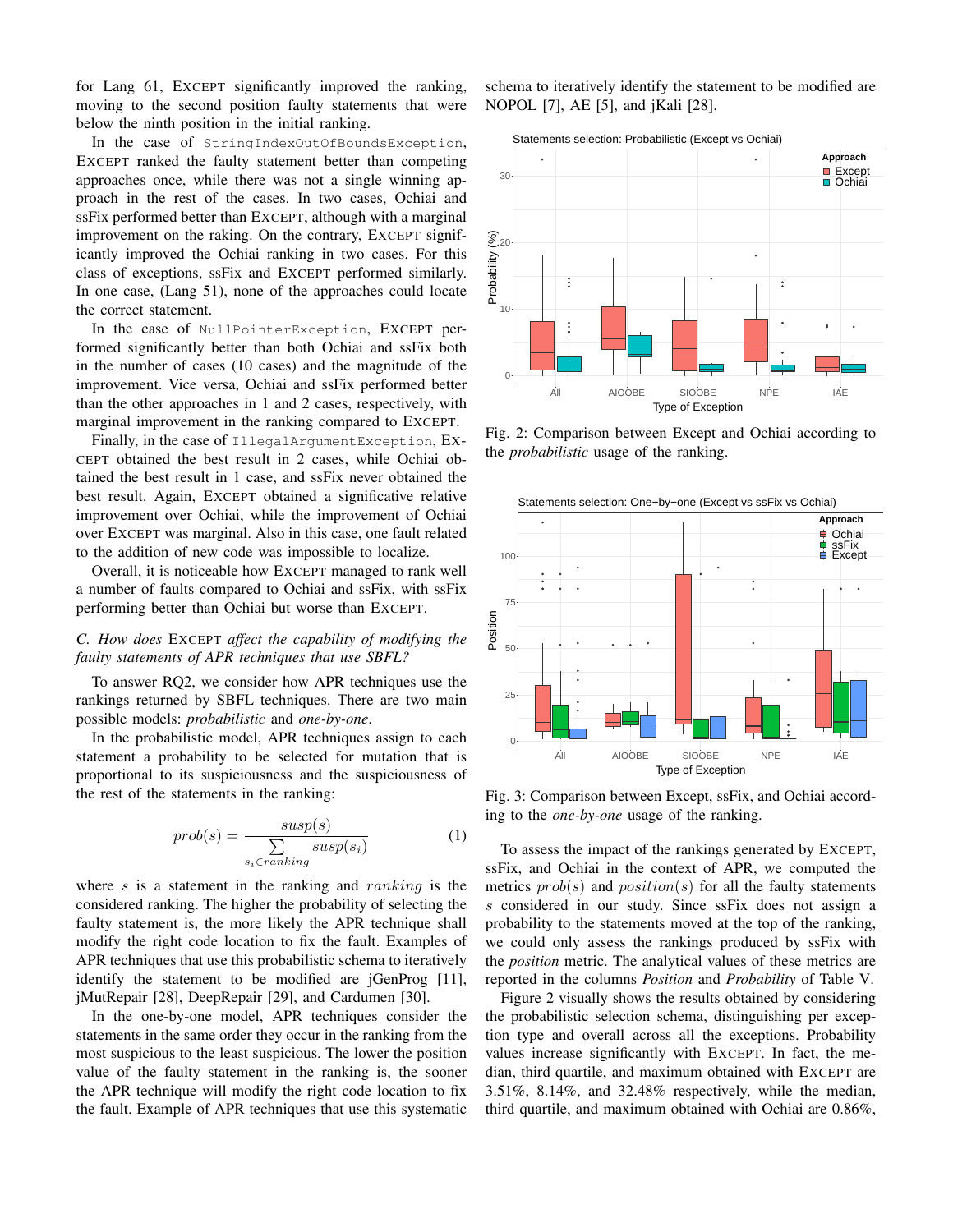2.88%, and 14.61% respectively. The significant difference  $(\alpha = 0.05)$  between EXCEPT and Ochiai with all exceptions has been confirmed with a Wilcoxon rank sum test.

The better performance of EXCEPT is also observable at the level of the individual exception types, although with variable strength. In particular, while differences are remarkable for ArrayIndexOutOfBounds-Exception, StringIndexOutOfBoundsException and NullPointerException, the difference is smaller for IllegalArgumentException.

Figure [3](#page-7-1) visually shows the results obtained considering the one-by-one selection schema, distinguishing per exception type and overall across all the exceptions. The relative performance of the three approaches was confirmed, with EXCEPT performing better than ssFix which performed better than Ochiai. The significant difference ( $\alpha = 0.05$ ) between EXCEPT and both Ochiai and ssFix with all exceptions has been again confirmed with a Wilcoxon rank sum test.

At the level of the individual exceptions, we can observe that EXCEPT performed better than ssFix and Ochiai for both ArrayIndexOutOfBoundsException and NullPointerException, while it performed comparably to ssFix for StringIndexOutOfBoundsException and IllegalArgumentException.

In a nutshell, the outcome of this research question suggests that faults revealed by tests that generate uncaught exceptions should be addressed by APR techniques using the ranking produced by EXCEPT, regardless of the strategy used (probabilistic or one-by-one).

#### *D. What is the accuracy of the guessed fault?*

This research question evaluates the capability of EXCEPT to guess the fault that should be repaired. We assess the accuracy of the repair target distinguishing four cases: both the selected expression and the guessed faults associated with the faulty statement are correct (label Both), the faulty expression is correctly selected but the guessed fault is wrong (label Only Target), the fault is correctly guessed but the wrong expression is selected (label Only Guess), and both the selected expression and the guessed fault are wrong (label None). [Table V](#page-6-0) column *Additional Info* shows the results.

EXCEPT both identified the expression to be changed and the fault to be fixed in 22 out of the 41 cases with a localization (54%). In three cases the faulty expression was identified but without correctly guessing the fault. In one case, EXCEPT guessed the right fault, but associated it with the wrong statement (EXCEPT guessed a missing condition, although not in the right place). In total, EXCEPT correctly enriched the localization with additional information in 26 out of 41 cases (63%). This result indicates that the additional information generated by EXCEPT frequently represents a meaningful suggestion about the fault.

### *E. Threats to validity*

A threat to validity is about the limited set of exceptions supported by EXCEPT and the generalizability of the results. To mitigate this threat, we selected the exceptions by considering common types of problems reported in popular Java benchmarks, such as Defect4J [\[21\]](#page-9-19), Bears [\[24\]](#page-9-23), and Repairnator [\[17\]](#page-9-15), that contain real-world faults from different projects raising different types of exceptions.

Another concern is about the correctness of the implementations that we used in the experiments. We relied on GZoltar [\[31\]](#page-9-30), a widely used tool, for the implementation of Ochiai. We instead used our own implementation of ssFix [\[20\]](#page-9-18). To mitigate any implementation threat, we made our artefacts publicly available.

#### V. RELATED WORK

<span id="page-8-0"></span>The classes of approaches closely related to EXCEPT are SBFL, slice-based, and stack trace-based techniques.

*Spectrum-Based Fault Localization (SBFL)* is probably the most widely used fault localization method [\[10\]](#page-9-9). It computes a suspiciousness score for the statements executed by a program, assigning an higher value to the statements mostly executed by failing test cases. Fault localization approaches based on SBFL are often unable to rank the faulty statements at the very top positions of the rankings [\[8\]](#page-9-7), [\[13\]](#page-9-12), [\[14\]](#page-9-13) and they do not provide information about why a given location might be considered faulty, complicating their usage [\[32\]](#page-9-31).

EXCEPT addresses these limitations for failures caused by uncaught exceptions. In particular, EXCEPT exploits the semantics of the failures to improve the ranking and enrich locations with information about the likely faulty expressions and the guessed faults.

*Slice-based techniques* use data and control-flow dependencies to focus the localization process on the slice of program locations that may affect the output of a test case [\[33\]](#page-9-32)– [\[35\]](#page-9-33). The basic idea is that if a test case fails due to the incorrect value of a variable, the fault should be searched, either statically [\[35\]](#page-9-33), [\[36\]](#page-9-34) or dinamically [\[34\]](#page-9-35), [\[37\]](#page-9-36), in the slice of statements that may affect that variable.

Slicing techniques tend to select many locations, not significantly reducing the search space in practical situations. EXCEPT exploits static data-flow oriented slicing to identify the suspicious locations from the relevant expressions, but heavily bounds the scope of the analysis to select a small number of statements likely causing the exception.

*Stack trace-based fault localization* methods analyze the exception stack trace in order to improve fault localization. For example, Wong et al. [\[38\]](#page-9-37) analyze the stack traces that occur in bug reports to increase the suspiciousness of files. Similarly, ssFix [\[20\]](#page-9-18) prioritizes the statements that occur in the exception stack trace. However, as shown in our experimentation, using the statements that explicitly occur in stack traces is not always sufficient to effectively localize faults. CrashLocator [\[39\]](#page-9-38) can localize faults from stack traces using static analysis, based on a large collection of stack traces collected during failures. EXCEPT also exploits stack traces, but it can be conveniently applied to a single failing execution.